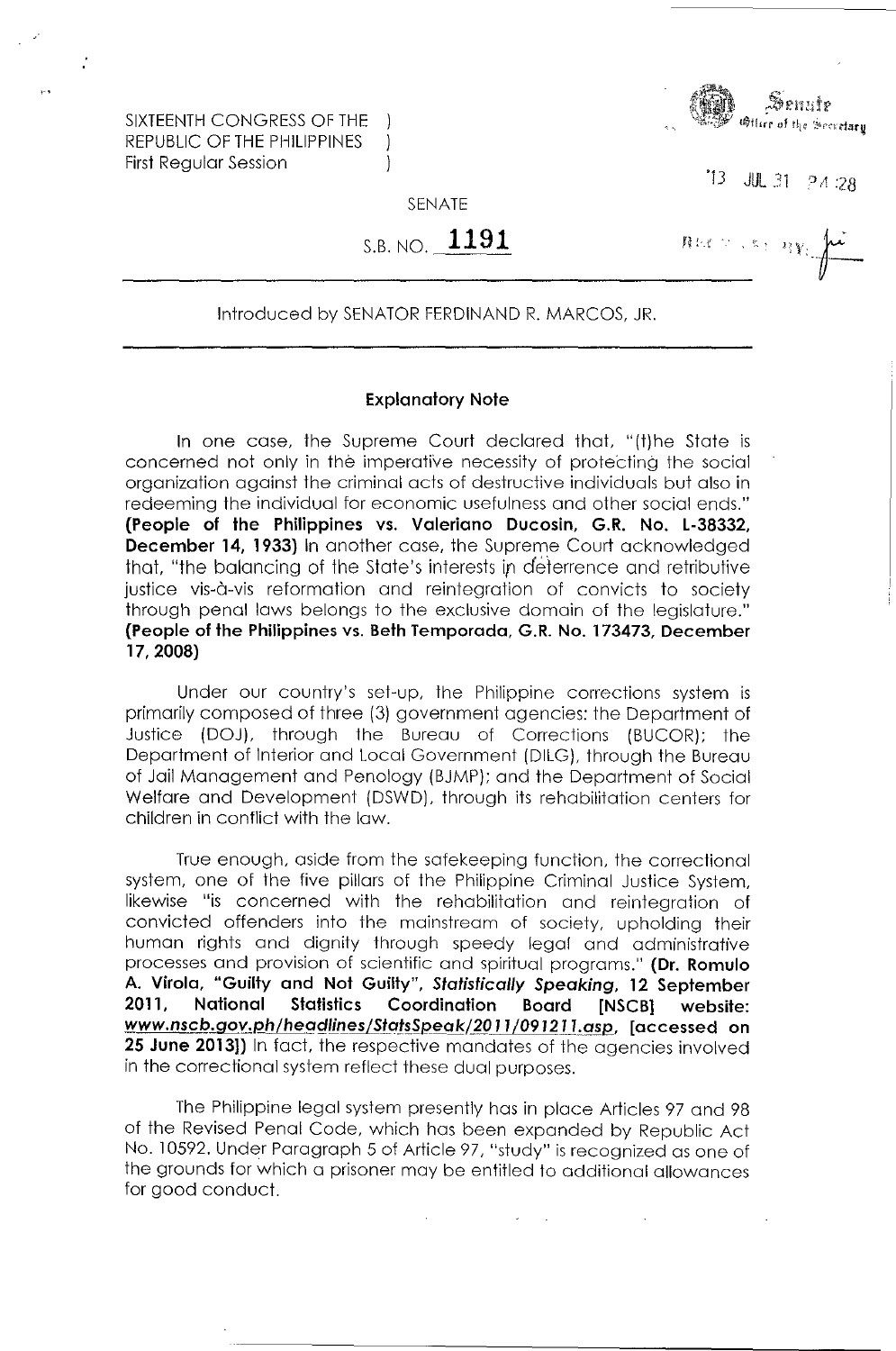This bill seeks to further enhance existing legislation on time allowances for prisoners that shall be credited against their respective prison sentences, through their satisfactory completion of the reading and reporting requirements of certain books deemed "essential" readings for Filipinos, i.e., philosophy, science, classics, literature, and Filipiniana. This prison sentence reduction scheme is akin to the "Redemption through Reading" (Remicao Pelo Leituro) program that was successfully implemented in Brazil in 2012. It is squarely consistent with the Revised Penal Code provisions. since reading essential or "great" books. writing reports, and oral reporting may be equated to "study" in accordance with Article 97 of the Revised Penal Code,

On the one hand. the enhanced good conduct time allowances in this proposal can directly benefit the prisoners because of the reading, writing and speaking comprehension skills trainings. In fact, as of 2010, in BuCor-managed prisons, 44 out of 100 or 44% of prisoners are either illiterates or were not able to finish elementary school education. While, as of June 2013, the illiteracy rate among the prisoners in BJMP-managed prisons still stands at 3.72%. **(Data from BJMP and NSCB)** 

On the other hand, the proposed prison sentence reduction under this bill can indirectly benefit the national criminal justice system as it will assist in decongesting our jails and prisons in the long run. Especially. current statistics show that the BJMP-managed prisons are severely congested by a whopping 343%: meaning. 3 and a half additional human bodies are crammed into a prison space for one prisoner. **(Data from BJMP)** 

When prisoners show genuine interest and cooperation in the govemment's efforts to reform and educate them, it is the state's moral obligation to reciprocate their interest and cooperation with leniency and mercy. In this way, the State may promote productivity and industry in our penitentiaries, and at the'same tim'e. instill a sense of hope for eventual freedom and liberty among our prisoners.

To symbolically highlight the importance of reading in our country, the recognition and announcement of the time allowances credited to participating prisoners under the Program shall be done in the month of November of every year, on the occasion of the National Reading Month.

In view of thereof, the passage of this bill is earnestly requested.

\ FERDINAND R. MARCOS, JR.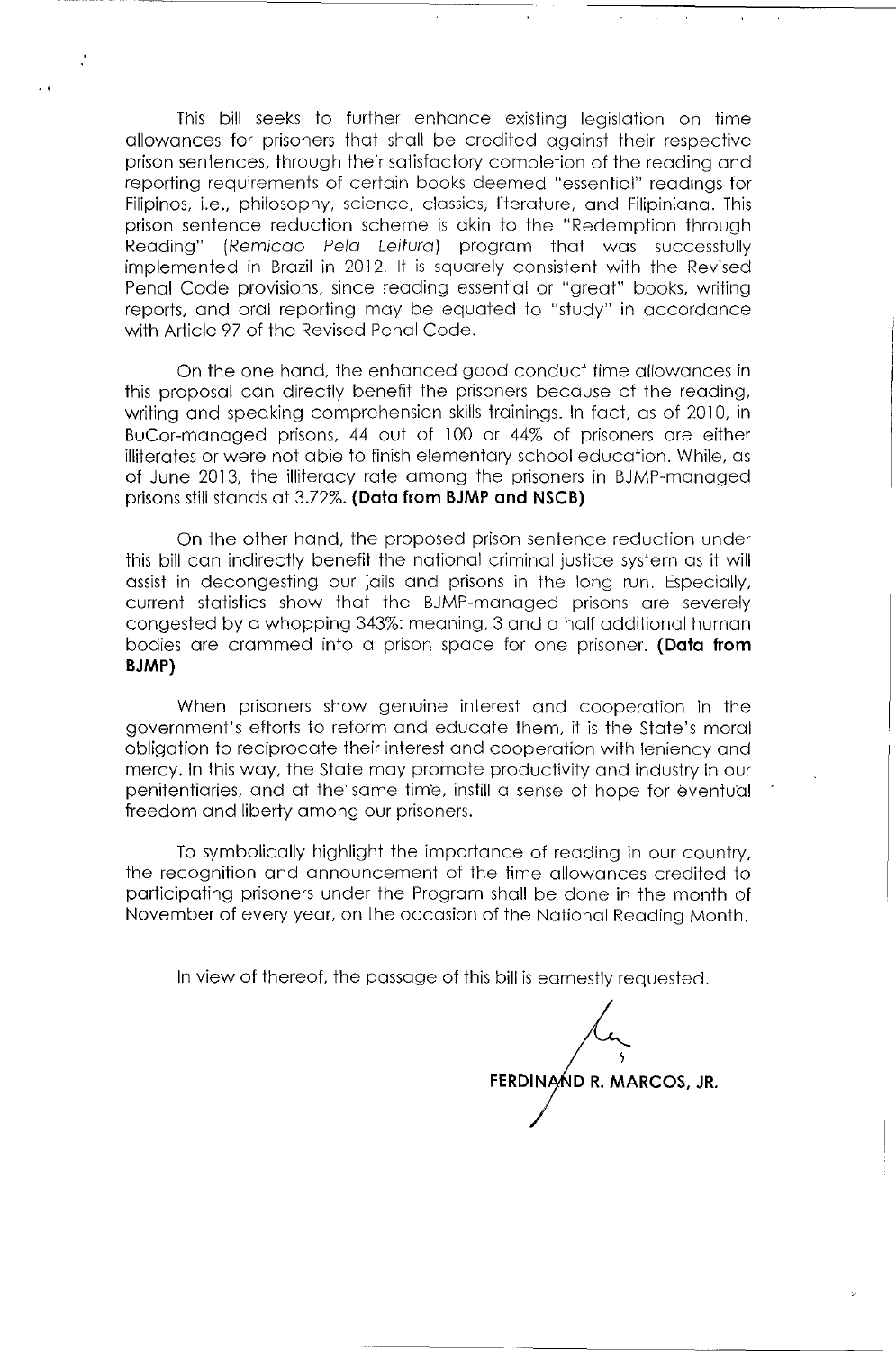SIXTEENTH CONGRESS OF THE REPUBLIC OF THE PHILIPPINES First Regular Session



'13 JUL 31 p 4 :28

SENATE SENATE BILL NO. $1191\,$ 

 $\mathcal{A}$ 

 $\mathbf{I}$ 

 $\underbrace{\bf RECL}$ ,  $\underbrace{\bf W}$ :  $\underbrace{\bf N}$ 

Introduced by Senator FERDINAND R. MARCOS, JR.

## **AN ACT ESTABLISHING A PROGRAM ENTITLING PRISONERS TO ADDITIONAL TIME CREDIT ALLOWANCES AGAINST THEIR PRISON SENTENCES, TO BE KNOWN AS THE "PAG-ASA NG PAGLAYA SA PAGBASA" PROGRAM, AND FOR OTHER PURPOSES**

Be it enacted by the Senate and the House of Representatives of the Philippines in Congress assembled:

SECTION 1. Title. - This Act shall be known as "Pag-Asa ng Pag/aya so Pagbasa" Act.

SECTION 2. Declaration of Policy. - It is the policy of the State to promote the general welfare of prisoners in spite of their incarceration in our penitentiaries. While prisoners are under the safekeeping in our corrections systems, it is the State's responsibility not only to reform the prisoners but also to improve their overall well-being, including their literacy, culture and education. When prisoners show genuine interest and cooperation in the government's efforts to reform and educate them, it is the State's moral obligation to reciprocate their interest and cooperation with leniency and mercy. In this way, the State may promote productivity and industry in our penitentiaries, and at the same time, instill a sense of hope among our prisoners. Ultimately, the State hopes to directly achieve an improvement of the literacy rate among our prisoners, as a way to assist them in their future reintegration in the society, and indirectly, to contribute to jail decongestion, by way of enhancing the State's good conduct time allowances system under the Revised Penal Code.

SECTION 3. "Pag-Asa ng Pag/aya so Pagbasa" Program - Without prejudice to Articles 94 and 97 of the Revised Penal Code, as amended by Republic Act No. 10592, detention prisoners and convicted prisoners shall be entitled to a reduction of five (5) days from their sentences for the satisfactory completion of the reading and reporting requirements of assigned books under Section 5 hereof. The satisfactory completion by the participating prisoners of the reading and reporting requirements shall be determined by a public school teacher from the Department of Education (DepEd) School Division in the locality where the prison, detention or rehabilitation center is located.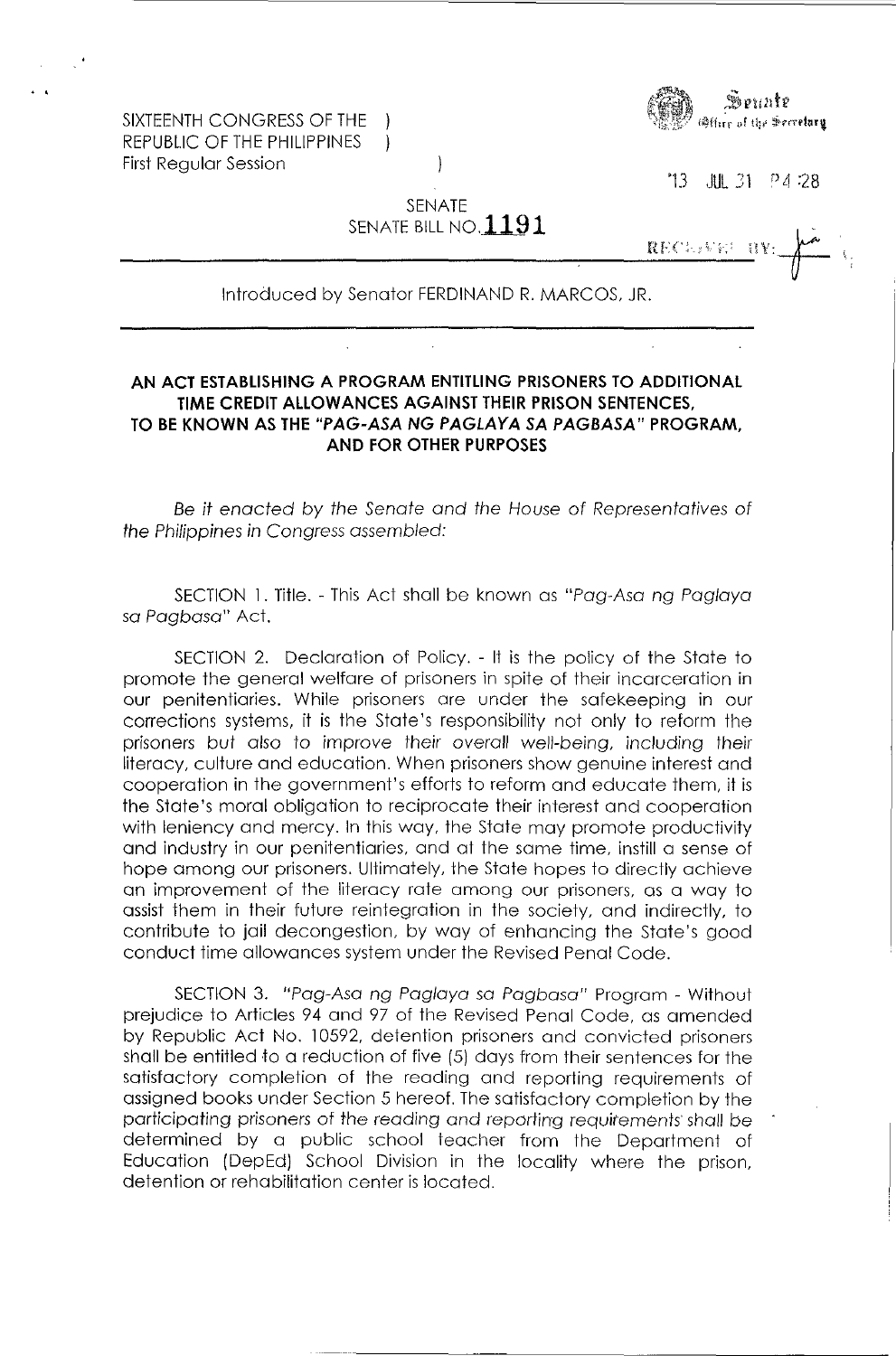SECTION 4. Coverage. - Detention prisoners, including persons undergoing preventive imprisonment and children in conflict with the law that are in the custody of rehabilitation centers, and convicted prisoners in any penal institution, rehabilitation or detention center or any other local jail may join and participate in the Program on a purely voluntary basis.

SECTION 5. Assigned Books. - Through the implementing rules and regulations under Section 10 hereof, the Department of Education shall choose and make a list of the assigned books to be included in the Program that shall cover subject areas such as the classics, philosophy, science, literature, and Filipiniana.

SECTION 6. Completion Time. - Participating prisoners shall be entitled to a reading or study time of twenty (20) days per book. After completion of the reading and study, the participant shall be given five (5) days to work on a book report to be handwritten or orally presented by the participating prisoner and shall comply with the scholastic requirements set by the Program Committee through the implementing rules and regulations under Section 10 hereof.

SECTION 7. Recognition, Certification or Notice of Time Credit Allowances for Satisfactory Completion. - Recognition of the satisfactory completion of the requirements by the participating prisoners shall be held in November of every year, on the occasion of the National Reading Month of the Philippines. Participating prisoners who shall have satisfactorily completed the reading and reporting requirements hereunder shall be entitled to a certificate of completion and/or written notice of their earned time credits or the total number of days reduced from their respective sentences for the particular year.

SECTION 8. Limitations. - Participants shall be entitled to finish one book per month or a total of twelve (12) books per year. The total time credits or sentence reduction that can be eamed by a participant under the Program shall not exceed sixty (60) days per year.

SECTION 9. Program Administration. - The time allowances that may be granted hereunder shall be granted and administered by the Director of the Bureau of Corrections, the Chief of the Bureau of Jail Management and Penology and/or the Warden of a provincial, district, municipal or city jail, upon favorable recommendation by the Department of Education. Such allowances *once* granted shall not be revoked.

SECTION 10. Penal Clause. - The penalty of one (1) year imprisonment, a fine of One Hundred Thousand Pesos (P100,000.00) and perpetual disqualification to hold office shall be imposed against any public officer or employee who violates the provisions of this Act, or who shall assist, aid or abet the prisoners in the commission of intellectual dishonesty or cheating in the Program. Prisoners who shall be caught committing intellectual dishonesty or cheating in the Program shall suffer the penalty of five (5) days of imprisonment to be added to their respective sentences.